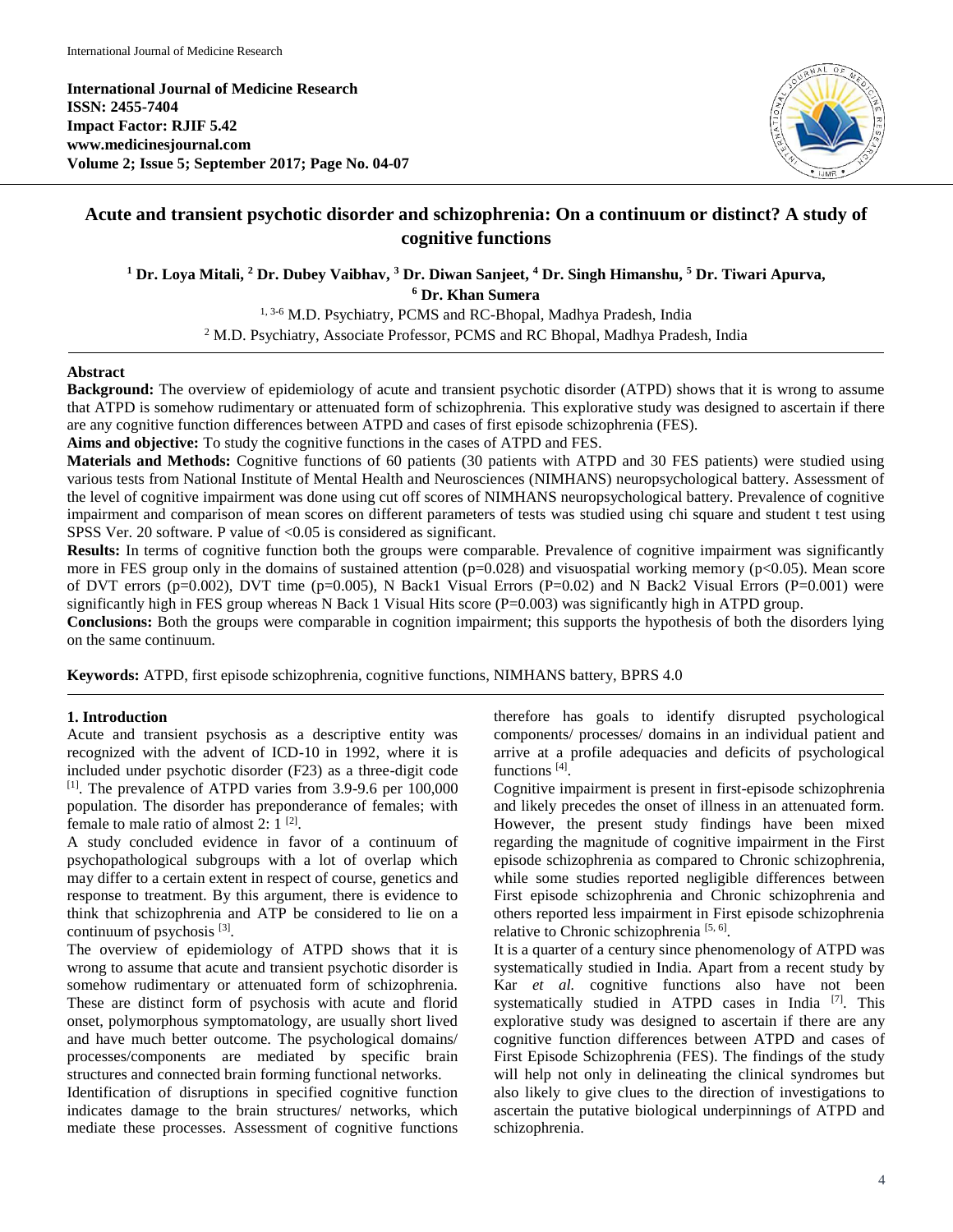## **2. Materials and Methods**

Sixty patients of ATPD and schizophrenia attending In and Out Patients Department having age between 18-50 years satisfying ICD-10 diagnostic criteria for the disorder were studied after dividing in to ATPD  $(n=30)$  and FES  $(n=30)$ patients.

Institutional Ethics Committee Approval and written informed consent was obtained before starting present study. Patients having age below 18 and above 50 years and patients with significant medical condition which might affect cognition were excluded from the study. Illness-related variables were rated with the Brief Psychiatric Rating Scale (BPRS) at the time of first encounter [8]. This was a non-invasive, one point, comparative study and cognitive functions were assessed after clinical recovery from ATPD and schizophrenia first episode.

Patients were interviewed and assessed for; Speed: mental or cognitive speed was tested using Digit Symbol Substitution Test <sup>[9]</sup>, Attention: sustained and divided attention were tested using Digit Vigilance Test [10] and Triads Test [11] and Executive Functions: working memory was tested using N Back test.

Three domains of cognitive functions including sustained attention, divided attention, cognitive speed and working memory were assessed using Digit Vigilance Test, Triads test, Digit Symbol Substitution Test and N-Back test respectively. Cut-off values for each test were used as provided in the NIMHANS battery. Prevalence of Cognitive impairment amongst the patients of ATPD & FES was tested by various

#### parameters of NIMHANS Neuropsychological Battery.

All the data was analyzed using IBM SPSS Ver. 20 software. Chi square test was applied to calculate the level of significance. Mean scores on different parameters of tests of cognitive functions was compared using student t test. Level of significance was assessed at 5% level.

#### **3. Results**

Mean age of study cohort was 30.65±9.00 years and mean age of ATPD and FES patients was 30.00±8.70 and 31.30±9.39 years respectively (p=0.580). Out of 60 patients, 25(41.66%) were males and  $35(58.34%)$  were females (P=0.432).

| <b>Parameters</b>                                                                 | <b>ATPD</b> | <b>FES</b> | Chi    | P      |  |  |
|-----------------------------------------------------------------------------------|-------------|------------|--------|--------|--|--|
|                                                                                   | $(n=30)$    | $(n=30)$   | square | value  |  |  |
| <b>DVT</b> Errors                                                                 | 20 (66.66)  | 27 (90)    | 4.81   | 0.028  |  |  |
| DVT Time                                                                          | 11 (36.66)  | 17 (56.66) | 2.41   | 0.121  |  |  |
| N-Back1 Visual Hits                                                               | 10 (33.33)  | 15(50)     | 1.71   | 0.190  |  |  |
| N- Back1 Visual Errors                                                            | 12(40)      | 16 (53.33) | 1.07   | 0.301  |  |  |
| N-Back2 Visual Hits                                                               | 9(30)       | 13 (43.33) | 1.15   | 0.284  |  |  |
| N-Back2 Visual Errors                                                             | 6(20)       | 13 (43.33) | 3.71   | < 0.05 |  |  |
| N-Back1 Verbal Hits                                                               | 15(50)      | 18(60)     | 0.60   | 0.436  |  |  |
| N- Back1 Verbal Errors                                                            | 13 (43.33)  | 17 (56.66) | 1.07   | 0.302  |  |  |
| <b>Triads Numbers</b>                                                             | 10 (33.33)  | 12(40)     | 0.287  | 0.592  |  |  |
| DSST                                                                              | 13 (43.33)  | 17 (56.66) | 1.07   | 0.302  |  |  |
| <b>DSST</b><br>Data is expressed as no of patents (percentage) DVT<br><b>ATPD</b> |             |            |        |        |  |  |

| <b>Table 1:</b> Prevalence of cognitive Impairment among ATPD and FES |
|-----------------------------------------------------------------------|
| patients                                                              |

**Table 2:** Comparison of mean scores on different parameters of tests of cognitive functions in ATPD and FES patients

|                         | <b>ATPD</b>                    | <b>FES</b>           |                |         |
|-------------------------|--------------------------------|----------------------|----------------|---------|
| <b>Parameters</b>       | $Mean \pm SD$<br>$Mean \pm SD$ |                      | 't' test Value | P value |
| <b>DVT</b> Errors       | $20.83 + 20.078$               | $45.20 \pm 35.033$   | 3.305          | 0.002   |
| DVT Time                | $628.70 \pm 143.927$           | 788.37±264.287       | 2.906          | 0.005   |
| N-Back 1 Visual Hits    | $6.70 + 1.803$                 | $5.00 + 2.464$       | 3.050          | 0.003   |
| N- Back 1 Visual Errors | $7.10 + 3.181$                 | $9.10 + 3.377$       | 1.889          | 0.02    |
| N-Back 2 Visual Hits    | $3.80 + 1.627$                 | $3.23 + 1.547$       | 1.382          | 0.172   |
| N-Back 2 Visual Errors  | $10.57 + 3.501$                | $13.77 + 3.350$      | 3.618          | 0.001   |
| N-Back 1 Verbal Hits    | $6.90 + 2.090$                 | $5.80 + 2.592$       | 1.810          | 0.076   |
| N- Back 1 Verbal Errors | $3.40 + 2.283$                 | $4.57 + 3.002$       | 1.694          | 0.096   |
| <b>Triads Numbers</b>   | $5.07 \pm 3.965$               | $6.83 + 4.018$       | 1.714          | 0.092   |
| <b>DSST</b>             | $332.20 \pm 148.193$           | $403.83 \pm 229.253$ | 1.437          | 0.156   |

Data is expressed as mean±SD, DVT, DSST, ATPD, FES

#### **4. Discussion**

In present study three domains of cognitive functions were studied and DVT errors (P=0.028) and N-back-2 visual errors (P< 0.05) were found significantly different. Comparing mean score of different parameters revealed that patients with ATPD performed better on the tests of sustained attention and visuospatial working-memory in comparison with FES patients. Findings in our study are consistent with the findings from the previous FES studies  $[12, 13, 14]$  such findings have been documented in the previous studies of adolescent onset schizophrenia<sup>[15]</sup> and also in other studies<sup>[16]</sup>.

Working memory (which is based upon the focus of attention) deficits have been found to be present in schizophrenia, independent of specific modalities but visuospatial working memory has been found to be impaired more consistently [17]. This has been associated with both inferior frontal and

posterior parietal functions. Attention/vigilance and visuomotor processing have been found to be selectively impaired in patients with FES. Whereas in the patients of ATPD apart from the changes in auditory P300 amplitude and cerebral blood flow no structural or functional brain alteration has been reported. These changes might explain the worst performance in the verbal domain as compared to the visuospatial domain by the patients with ATPD  $[12]$ .

In our study the measures of global intellectual functioning, attention/vigilance, verbal learning and memory, visual memory and cognitive speed processing showed a significant impairment in the patients with FES as compared to ATPD group.

Studies in the patients of schizophrenia (not specifically first episode) consistently reported impairment of working memory, executive functioning, attention and disturbances in

expressed as no of patents (percentage), DVT, DSST, ATPD, FES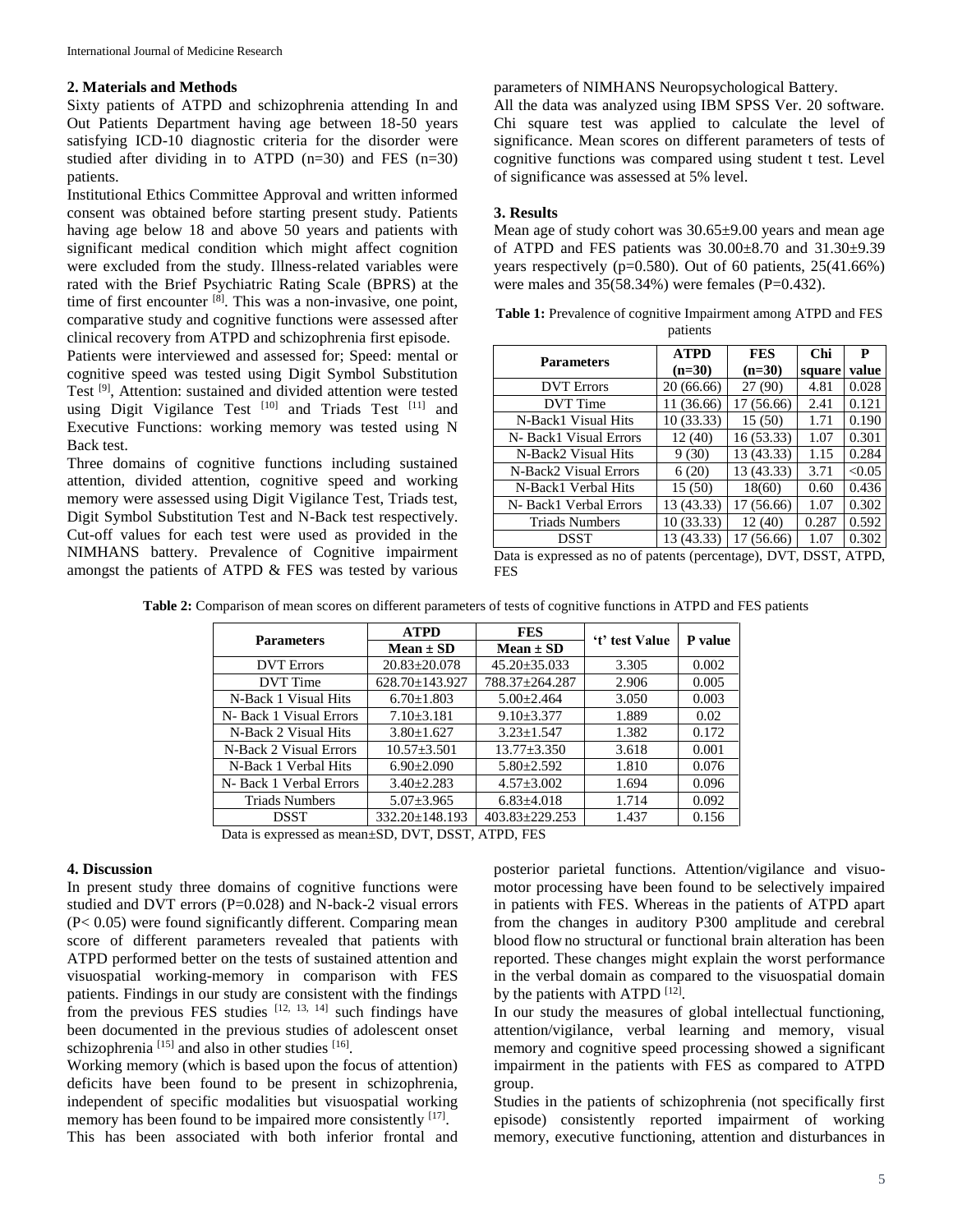the selection and processing of information. These type of impairments are present in 85 of patients [18].

Numerous previous and contemporary studies have reported the occurrence of cognitive disorders many years before the onset of the disease, frequently even in childhood. The occurrence of cognitive disorder confirmed with neurological markers is more specific of schizophrenia than changes in structural MRI<sup>[19]</sup>.

To the best of our knowledge ours is the first study to compare cognitive impairment in the patients of ATPD with those with FES in so many domains of cognitive functioning. Kar *et al.* 2014 studied 28 cases ATPD by means Brief psychiatric Rating Scale (BPRS) for phenomenology and Wisconsin Card Sorting Test (WCST) for executive functions. They found 13 out of 28 had impaired executive functions [7]. They did not compare the cognitive impairments found in ATPD patients with patients of other psychotic illnesses or with the healthy controls. Comprehensive assessment of specific cognitive functions like attention, speed of information processing and working memory and simple assessment of global cognitive function have not been attempted so far by any investigator. Although there are studies that assessed impairment in the cognitive functions in the patients of FES and compared it with other affective and non-schizophrenic psychosis [20]. Motjabai et al. <sup>[21]</sup> found that FES patients showed significantly poorer attention, concentration and mental tracking skills than those with affective psychosis, similarly Verdous *et al.* <sup>[22]</sup> reported that individuals with schizophrenia performed more poorly on the task of memory functioning than bipolar disorder and non-schizophrenic psychotic disorder. Eileen Joyce<sup>[23]</sup> suggested that memory impairment in schizophrenia might be a risk factor for- rather than a consequence of an earlier onset. They suggested that memory impairment was indicative of the degree of damage to the limbic structure which is implicated in the generation of psychotic symptoms. Since the damage in schizophrenia is far more severe as compared to that in the patients of ATPD visual memory deficits were found to be more in the patients of FES.

It is important to clarify whether neurocognitive deficits in such psychotic disorders are static or progressive with the duration of the disease and whether they are associated with the patient's age and other factors (duration of disease, type of treatment, number of hospitalizations, duration of untreated psychosis). The premorbid intellectual functioning has been reported to be one of the strongest predictors of neuro psychological performance in the patients of FES. A higher premorbid intelligence may be a protective factor against most severe cognitive impairment [14].

Predilection of developing schizophrenia or other psychotic disorder might depend upon the severity of brain injury. Earlier onset of injury poses a greater risk for more severe psychotic illness such as schizophrenia, onset of which may be early during childhood or adolescence or later in adulthood, depending upon the severity of brain injury, whereas later onset of brain injury, like in adulthood, would cause a less severe psychotic illness such as ATPD. We hypothesized that if both the disorders are lying on the same continuum of a spectrum we won't find any difference in the prevalence of cognitive impairment and the mean scores of different tests of

cognitive functioning.

The prevalence and the mean scores of cognitive impairment were found to be low in the patients of ATPD when compared with FES patients, though the difference was not statistically significant in all the domains. In our study the difference in the cognitive impairment between the patients of ATPD and FES was more quantitative than qualitative, this supports the hypothesis of both the disorders lying on the same continuum. In our study the illness related variables were rated with the Brief Psychiatric Rating Scale (BPRS 4.0) and negative symptoms were found to be more in the patients of FES. Fitzgerald *et al.*, reported that negative symptoms are more predictive of cognitive impairments in the tasks of learning and memory [14].

In our sample population we expected that a few patients won't be having another episode of ATPD in their lifetime and a few will be having one or more episodes of ATPD in their lifetime (Non-Converters). Few will have the conversion of their diagnosis from ATPD to schizophrenia or other psychotic disorders (Converters). We assumed that while the non-converts might improve in their state-related deficit with time or deterioration during recurrence of ATPD episode, the converts are more likely to stay stable or show a deterioration in their baseline cognitive impairment.

It will be very interesting to see in the longitudinal studies how neurocognitive impairment changes over time. The distinction between ATPD and schizophrenia will be clearer if we will be able to find the differences in the cognitive impairments in the converts. Stability of these cognitive impairments or comparison to their baseline levels if there is any change, will help us to delineate the boundary between these two disorders i.e., ATPD and schizophrenia more precisely.

More future research in this area will be able to demonstrate the link between cognitive reduction seen in the psychotic patients as compared to the healthy controls.

Cross sectional nature was the main limitation; hence follow up reassessment was not done. We might have been biased in the recruitment of our patients in both the groups as we might have selected only F23.1 category and we could not assess the role of these in ATPD as it was beyond the scope of this study. To make cognitive testing possible we recruited only those patients who were educated, therefore the sample population of our study does not represents the general population.

## **5. Conclusion**

The impairment in cognition was found to be comparable in the two groups excluding the domains of sustained attention and visuospatial working memory, where the impairment was found to be significantly more in the FES group. In our study the difference in the cognitive impairment between the patients of ATPD and FES was more quantitative than qualitative; this supports the hypothesis of both the disorders lying on the same continuum.

## **6. References**

1. World Health Organization. The ICD-10 classification of mental and behavioral disorders. World Health Organization: Geneva, 1992.